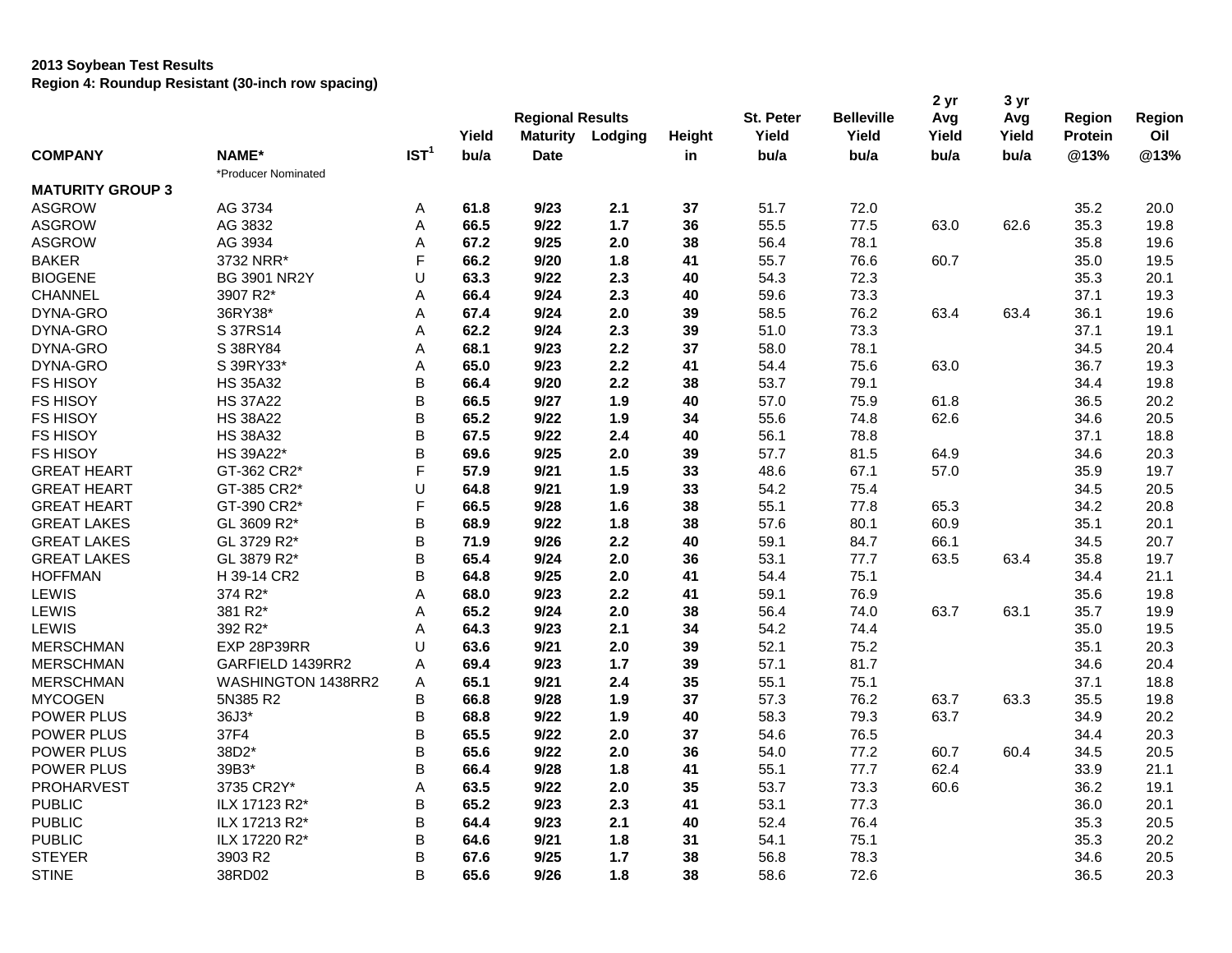## **2013 Soybean Test Results Region 4: Roundup Resistant (30-inch row spacing)**

|                         |                     |                  | Yield | <b>Regional Results</b><br><b>Maturity</b> | Lodging | Height | St. Peter<br>Yield | <b>Belleville</b><br>Yield | 2 yr<br>Avg<br>Yield | 3 yr<br>Avg<br>Yield | Region<br><b>Protein</b> | Region<br>Oil |
|-------------------------|---------------------|------------------|-------|--------------------------------------------|---------|--------|--------------------|----------------------------|----------------------|----------------------|--------------------------|---------------|
| <b>COMPANY</b>          | NAME*               | IST <sup>1</sup> | bu/a  | <b>Date</b>                                |         | in     | bu/a               | bu/a                       | bu/a                 | bu/a                 | @13%                     | @13%          |
|                         | *Producer Nominated |                  |       |                                            |         |        |                    |                            |                      |                      |                          |               |
| <b>STINE</b>            | 38RE02              | U                | 65.2  | 9/22                                       | 2.0     | 36     | 55.0               | 75.4                       |                      |                      | 35.3                     | 20.2          |
| STONE SEED GROUP        | 2R3401*             | Α                | 63.5  | 9/21                                       | 1.8     | 36     | 52.4               | 74.6                       |                      |                      | 35.6                     | 19.7          |
| STONE SEED GROUP        | 2R3602              | Α                | 64.5  | 9/22                                       | $1.7$   | 35     | 55.1               | 73.9                       |                      |                      | 36.7                     | 19.0          |
| STONE SEED GROUP        | 2R3701*             | A                | 64.9  | 9/24                                       | 2.4     | 41     | 54.3               | 75.4                       | 62.6                 |                      | 36.2                     | 19.4          |
| STONE SEED GROUP        | 2R3801*             | Α                | 63.5  | 9/24                                       | 1.8     | 39     | 56.9               | 70.0                       | 62.7                 |                      | 35.3                     | 20.0          |
| STONE SEED GROUP        | 2R3803              | Α                | 66.7  | 9/21                                       | 2.0     | 39     | 53.3               | 80.1                       | 61.8                 |                      | 35.1                     | 19.7          |
| STONE SEED GROUP        | 2R3904              | A                | 65.6  | 9/22                                       | 2.6     | 40     | 55.6               | 75.6                       |                      |                      | 36.6                     | 18.9          |
| STONE SEED GROUP        | K2-3502             | A                | 62.6  | 9/22                                       | 2.1     | 35     | 56.9               | 68.4                       |                      |                      | 36.4                     | 19.4          |
|                         | <b>AVERAGE</b>      |                  | 65.4  | 9/23                                       | 2.0     | 37     | 55.1               | 75.8                       | 62.5                 | 62.8                 | 35.6                     | 19.8          |
|                         | L.S.D. 25% LEVEL    |                  | 2.6   |                                            | 0.2     |        | 2.3                | 3.6                        |                      |                      | 0.43                     | 0.28          |
|                         | COEFF. OF VAR. (%)  |                  | 5.9   |                                            | 18.0    |        | 4.4                | 5.0                        |                      |                      | 1.8                      | 2.1           |
| <b>MATURITY GROUP 4</b> |                     |                  |       |                                            |         |        |                    |                            |                      |                      |                          |               |
| <b>ASGROW</b>           | AG 4033             | Α                | 61.7  | 9/24                                       | 2.0     | 37     | 48.1               | 75.2                       | 61.3                 |                      | 36.0                     | 19.2          |
| <b>ASGROW</b>           | AG 4232             | Α                | 67.9  | 9/30                                       | 2.7     | 44     | 53.9               | 81.8                       | 64.5                 | 64.4                 | 34.6                     | 19.8          |
| <b>BAKER</b>            | 4322 NRR*           | F                | 72.6  | 9/29                                       | 2.3     | 39     | 59.6               | 85.7                       | 66.3                 | 65.4                 | 35.6                     | 19.7          |
| <b>BAKER</b>            | 4532 NRR*           | F                | 61.2  | 9/27                                       | 2.1     | 37     | 49.8               | 72.5                       | 60.1                 |                      | 35.1                     | 20.2          |
| <b>BAKER</b>            | 4732 NRR*           | F                | 67.5  | 9/29                                       | 2.3     | 43     | 52.9               | 82.0                       | 65.4                 |                      | 35.3                     | 19.9          |
| <b>BAKER</b>            | 4842 NRR*           | F                | 67.8  | 10/3                                       | 2.6     | 39     | 55.9               | 79.7                       |                      |                      | 36.1                     | 19.3          |
| <b>BIOGENE</b>          | <b>BG 7421</b>      | U                | 67.9  | 9/26                                       | 2.0     | 41     | 55.1               | 80.7                       |                      |                      | 34.0                     | 20.5          |
| <b>CHANNEL</b>          | 4306 R2/STS         | Α                | 68.8  | 9/28                                       | 2.0     | 40     | 54.6               | 83.0                       | 65.0                 |                      | 33.8                     | 20.6          |
| <b>CHANNEL</b>          | 4705 R2             | Α                | 64.2  | 10/3                                       | 2.7     | 47     | 50.7               | 77.7                       |                      |                      | 36.1                     | 18.8          |
| <b>CHANNEL</b>          | 4806 R2/STS         | Α                | 63.9  | 10/4                                       | 2.3     | 49     | 50.6               | 77.2                       | 65.1                 |                      | 35.9                     | 18.8          |
| DAIRYLAND               | DSR-4010 R2Y        | В                | 63.0  | 9/24                                       | 2.9     | 39     | 52.7               | 73.3                       |                      |                      | 34.7                     | 19.9          |
| <b>DAIRYLAND</b>        | DSR-4330 R2Y        | B                | 64.3  | $10/2$                                     | 2.0     | 39     | 51.2               | 77.5                       |                      |                      | 36.4                     | 19.5          |
| <b>DAIRYLAND</b>        | DSR-4633 R2Y        | B                | 64.1  | 10/3                                       | 2.6     | 44     | 53.1               | 75.2                       |                      |                      | 34.5                     | 19.8          |
| DYNA-GRO                | 31RY45*             | Α                | 63.4  | 9/29                                       | 2.3     | 39     | 51.6               | 75.2                       |                      |                      | 34.4                     | 19.9          |
| DYNA-GRO                | 38RY45*             | Α                | 66.3  | 9/27                                       | 1.9     | 40     | 49.7               | 82.9                       |                      |                      | 35.6                     | 19.7          |
| DYNA-GRO                | 39RY43              | A                | 70.6  | 9/29                                       | 2.0     | 38     | 58.9               | 82.3                       | 67.1                 | 65.8                 | 35.4                     | 19.8          |
| DYNA-GRO                | S 42RS03            | Α                | 68.7  | 9/27                                       | 2.0     | 38     | 53.6               | 83.7                       |                      |                      | 34.4                     | 20.3          |
| DYNA-GRO                | S 44RS93            | Α                | 59.8  | 9/27                                       | 2.0     | 33     | 48.7               | 70.9                       | 60.2                 |                      | 35.0                     | 20.2          |
| <b>FS HISOY</b>         | <b>HS 40A32</b>     | В                | 66.5  | 9/24                                       | 2.4     | 40     | 56.3               | 76.7                       |                      |                      | 37.0                     | 19.2          |
| <b>FS HISOY</b>         | HS 42A12*           | В                | 69.5  | 9/29                                       | 2.2     | 36     | 56.2               | 82.9                       |                      |                      | 35.5                     | 19.6          |
| <b>GREAT HEART</b>      | GT-427 CR2*         | F                | 69.7  | 9/30                                       | 2.1     | 38     | 56.8               | 82.6                       | 65.6                 | 65.0                 | 35.2                     | 19.8          |
| <b>GREAT HEART</b>      | GT-431 CR2*         | U                | 62.3  | 9/29                                       | 2.0     | 37     | 51.4               | 73.2                       |                      |                      | 36.0                     | 19.6          |
| <b>GREAT HEART</b>      | GT-447 CR2*         | F                | 64.5  | 9/29                                       | 2.1     | 42     | 51.7               | 77.3                       | 61.7                 |                      | 34.5                     | 20.2          |
| <b>GREAT LAKES</b>      | GL 4039 R2*         | B                | 70.3  | 9/27                                       | 2.1     | 40     | 54.8               | 85.8                       | 64.1                 |                      | 34.3                     | 20.3          |
| <b>GREAT LAKES</b>      | GL 4209 R2*         | B                | 69.1  | 9/28                                       | 2.0     | 40     | 53.7               | 84.6                       | 63.5                 | 63.8                 | 34.1                     | 20.5          |
| <b>HOFFMAN</b>          | H 43-14 CR2         | B                | 65.8  | 9/30                                       | 2.2     | 39     | 52.6               | 79.0                       |                      |                      | 36.1                     | 19.5          |